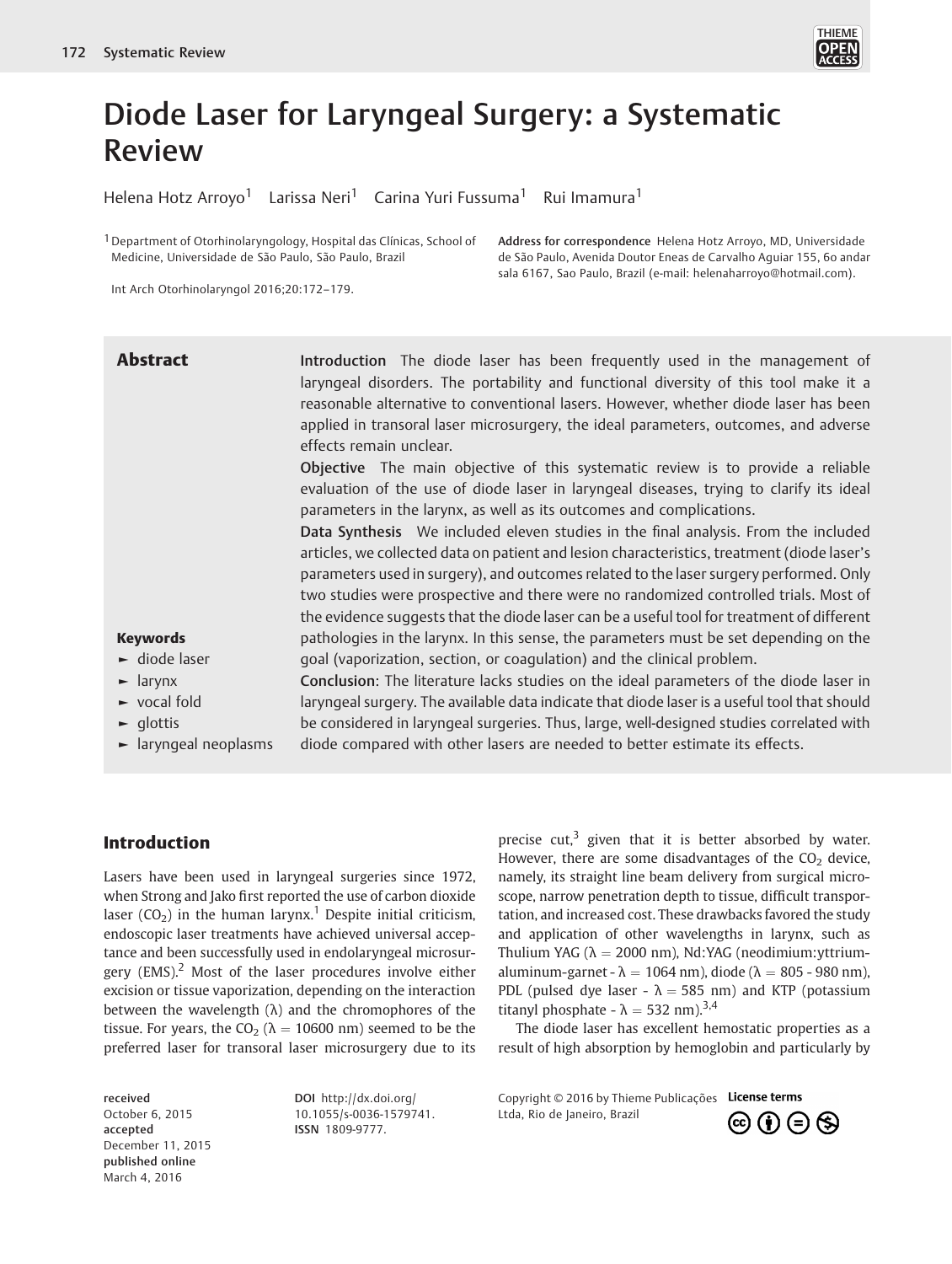oxyhemoglobin. It is also absorbed by water, but less so than the  $CO<sub>2</sub>$  laser.<sup>5</sup> Furthermore it is portable, small, relatively inexpensive, and simple to use. It also has stable power output, long lifetime, and low installation and maintenance costs.2,6 Moreover, the diode laser is delivered down by a fine glass fiber that allows the surgeon to hold it in a pencil-like holder for accurate manipulation.<sup>2</sup> The fiber guidance system tip can be angled, which allows access to areas that are difficult to handle with the  $CO<sup>2</sup>$  laser.<sup>7</sup> As a result, the use of diode laser in EMS has increased in recent years.<sup>8</sup> Nonetheless, the ideal parameters of diode laser in EMS and longterm results remain unclear. Therefore, we conducted a systematic review to clarify the use of diode laser in laryngeal diseases and outcomes shown so far.

#### **Methods**

A systematic search was performed in PubMed, Cochrane Library, Ovid, Web of Science, and Scielo databases. Search terms and Boolean operators used were "larynx" OR "glottic" OR "airway" OR "laryngeal surgery" OR "vocal fold" AND "diode laser." We only included publications in English or Spanish languages. The final search was performed on September 28<sup>th</sup>, 2015. We screened titles and abstracts for relevance and relevant articles for assessment. Reference lists were manually searched for further relevant articles.

We considered all studies relating to human laryngeal pathologies (from superior edge of epiglottis to inferior edge of cricoid cartilage). We only included studies that provided information on patient and lesion characteristics, treatment (diode laser's parameters used in surgery – at least two items described among wavelength, fiber diameter, output power, frequency, wave radiation, and contact mode), and outcomes related to the laser surgery performed. Outcomes could be "cure of the initial pathology," "need of complementary operation," "recurrence of the lesion," or even "complications or adverse/side effects." Studies were excluded if they consisted of less than two subjects or case report. Patients with tracheal disease were not included. Finally, studies that described the use of diode laser with non-surgical intent were excluded.

We collated data from included studies using an Excel (Microsoft, Redmond, Washington) spreadsheet. Specifically, data on sample demographics and clinical characteristics, sample size, diode laser parameters used, duration of follow-up, main outcome findings, and complications were extracted from each study. Article authors were contacted directly to obtain further information in cases of incomplete reported data.

The internal validity of included studies was low overall. We identified no randomized clinical trial and only two experimental controlled studies (not randomized) were included.

#### Results

Our search strategy yielded a total of 284 articles (including duplicates). By screening the titles alone, 234 articles could be excluded, as they were either review articles, obviously not relating to the use of diode laser in larynx, or clearly not

eligible for inclusion (for example, studies looking at diode laser in animals). This left 50 abstracts, of which 36 were duplicate. After reading the abstracts, one was removed due to its focus on endobronchial diseases. Then, the 13 eligible articles were full-text assessed, but two more were excluded due to failure to meet eligibility criteria (one that did not describe the laser parameters used at one single surgery and another that included patients with lesions outside the larynx). This left 11 articles appropriate for inclusion in the review. We manually searched reference lists for further relevant articles, but none was eligible (►Fig. 1).

The 11 studies selected for inclusion were published between 2003 and 2014 and originated from 5 different countries. Two studies were experimental controlled but not randomized<sup>8,9</sup> and another one was a prospective experimental uncontrolled study.<sup>7</sup> The other studies comprised of 8 retrospective reviews.<sup>2,3,5,6,10–13</sup> We found no randomized controlled trial or multicenter trials.

A total of 357 subjects made up the study population from the 11 included studies. The average number of participants per study was 32.45 (range: 8–72). ►Table 1 details the characteristics of the study population. The laryngeal pathologies included were suprastomal granuloma, laryngomalacia, ventricular dysphonia, vocal polyp, glottic web, papillomas, glottic carcinoma, bilateral cord palsy, subglottic cysts, subglottic stenosis, and subglottic hemangioma/lynfangioma.



Fig. 1 Diagram of eligibility criteria.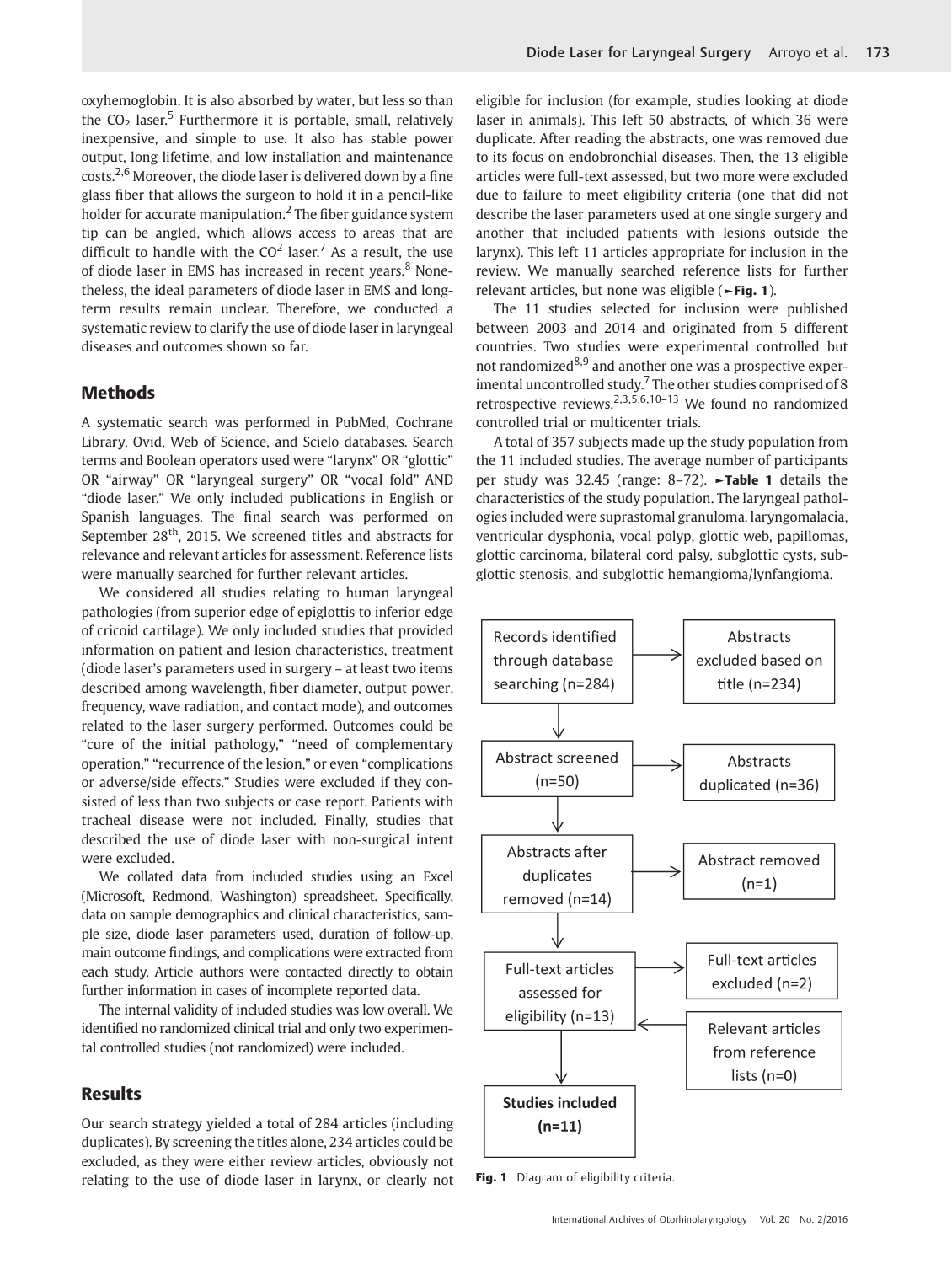|              |      |              |                    | Sex                      |                                                                                                                                                                                                                                                                                                                                                                                                                | Age                      |                          | Type of Laryngeal Desease                                                                                        |                    |                          |                |                |            |                      |                         |                     |                        |                                         |
|--------------|------|--------------|--------------------|--------------------------|----------------------------------------------------------------------------------------------------------------------------------------------------------------------------------------------------------------------------------------------------------------------------------------------------------------------------------------------------------------------------------------------------------------|--------------------------|--------------------------|------------------------------------------------------------------------------------------------------------------|--------------------|--------------------------|----------------|----------------|------------|----------------------|-------------------------|---------------------|------------------------|-----------------------------------------|
| Study        | Year | Country      | patients<br>No. of | щ                        | Σ                                                                                                                                                                                                                                                                                                                                                                                                              | Range                    | Mean                     | Suprastomal<br>granuloma                                                                                         | Laryngo<br>malacia | Ventricular<br>dysphonia | polyp<br>Vocal | Glottic<br>web | Papillomas | carcinoma<br>Glottic | cord palsy<br>Bilateral | Subglottic<br>cysts | Subglottic<br>stenosis | hemangioma / lymphangioma<br>Subglottic |
| Saetti et al | 2003 | Italy        | 39                 | $\overline{\phantom{a}}$ | $\begin{array}{c} \rule{0pt}{2ex} \rule{0pt}{2ex} \rule{0pt}{2ex} \rule{0pt}{2ex} \rule{0pt}{2ex} \rule{0pt}{2ex} \rule{0pt}{2ex} \rule{0pt}{2ex} \rule{0pt}{2ex} \rule{0pt}{2ex} \rule{0pt}{2ex} \rule{0pt}{2ex} \rule{0pt}{2ex} \rule{0pt}{2ex} \rule{0pt}{2ex} \rule{0pt}{2ex} \rule{0pt}{2ex} \rule{0pt}{2ex} \rule{0pt}{2ex} \rule{0pt}{2ex} \rule{0pt}{2ex} \rule{0pt}{2ex} \rule{0pt}{2ex} \rule{0pt}{$ | $\overline{\phantom{a}}$ | $\overline{\phantom{a}}$ | $\circ$                                                                                                          | $\circ$            | $\circ$                  | $\circ$        | $\circ$        | $\circ$    | $\circ$              | 39                      | $\circ$             | $\circ$                | $\circ$                                 |
| Ferri et al  | 2006 | Italy        | $\frac{8}{2}$      | $\sim$                   | $\frac{5}{1}$                                                                                                                                                                                                                                                                                                                                                                                                  | $35 - 84y$               | 59                       | $\circ$                                                                                                          | $\circ$            | $\circ$                  | $\circ$        | $\circ$        | $\circ$    | $\circ$              | $\frac{8}{2}$           | $\circ$             | $\circ$                | 0                                       |
| Saetti et al | 2008 | Italy        | 27                 | I                        | ı                                                                                                                                                                                                                                                                                                                                                                                                              | I                        | $\mathbf{I}$             | $\circ$                                                                                                          | $\circ$            | $\circ$                  | $\circ$        | $\circ$        | $\circ$    | $\circ$              | $\circ$                 | $\circ$             | $\circ$                | 27                                      |
| Bajaj et al  | 2008 | š            | $\frac{1}{2}$      | I                        | $\mathsf{I}$                                                                                                                                                                                                                                                                                                                                                                                                   | $1m-16y$                 | I                        | S                                                                                                                |                    | $\circ$                  |                | 6              | $\circ$    | $\circ$              | $\sim$                  | 4                   | $\frac{6}{2}$          | $\circ$                                 |
| Fanjul et al | 2008 | Spain        | $21**$             | $\equiv$                 | $\equiv$                                                                                                                                                                                                                                                                                                                                                                                                       | $1m-13y$                 | year11m                  | 3                                                                                                                | S                  | $\circ$                  | $\circ$        | $\circ$        | $\circ$    | $\circ$              |                         | $\sim$              | $\sim$                 | 6                                       |
| Ferri et al  | 2008 | Italy        | 45                 | $\circ$                  | 39                                                                                                                                                                                                                                                                                                                                                                                                             | $35-81y$                 | 51y                      | $\circ$                                                                                                          | $\circ$            | $\circ$                  | $\circ$        | $\circ$        | $\circ$    | 45                   | $\circ$                 | $\circ$             | $\circ$                | $\circ$                                 |
| Edizer et al | 2013 | Turkey       | 58                 | $\overline{ }$           | 51                                                                                                                                                                                                                                                                                                                                                                                                             | $42 - 78y$               | 60.43y                   | $\circ$                                                                                                          | $\circ$            | $\circ$                  | $\circ$        | $\circ$        | $\circ$    | 58                   | $\circ$                 | $\circ$             | $\circ$                | $\circ$                                 |
| Liu et al    | 2013 | Taiwan       | $\infty$           |                          | $\overline{a}$                                                                                                                                                                                                                                                                                                                                                                                                 | $24 - 83y$               | 48.8y                    | $\circ$                                                                                                          | $\circ$            | $\infty$                 | $\circ$        | $\circ$        | $\circ$    | $\circ$              | $\circ$                 | $\circ$             | $\circ$                | $\circ$                                 |
| Tuncel et al | 2013 | Turkey       | 64                 | $\sim$                   | 51                                                                                                                                                                                                                                                                                                                                                                                                             | $35-69y$                 | 52y                      | $\circ$                                                                                                          | $\circ$            | $\circ$                  | $\circ$        | $\circ$        | $\circ$    | 64                   | $\circ$                 | $\circ$             | $\circ$                | $\circ$                                 |
| Karasu et al | 2014 | Turkey       | 26                 | $\approx$                | $\frac{6}{2}$                                                                                                                                                                                                                                                                                                                                                                                                  | $28-61y$                 | 49.96y                   | $\circ$                                                                                                          | $\circ$            | $\circ$                  | 26             | $\circ$        | $\circ$    | $\circ$              | $\circ$                 | $\circ$             | $\circ$                | $\circ$                                 |
| Cömert et al | 2014 | Turkey       | 72                 | $\overline{1}$           | $\mathbf{I}$                                                                                                                                                                                                                                                                                                                                                                                                   | $31 - 75y$               | 51.8                     | $\circ$                                                                                                          | $\circ$            | $\circ$                  | $\circ$        | $\circ$        | $\circ$    | 72                   | $\circ$                 | $\circ$             | $\circ$                | $\circ$                                 |
| Total        | ı    | $\mathsf{I}$ | 357                | $\mathsf{I}$             | I                                                                                                                                                                                                                                                                                                                                                                                                              | ı                        | $\mathsf{I}$             | $\infty$                                                                                                         | $\circ$            | $\infty$                 | 27             | 6              | $\circ$    | 239                  | 5                       | L                   | $\overline{0}$         | 33                                      |
|              |      |              |                    |                          |                                                                                                                                                                                                                                                                                                                                                                                                                |                          |                          | There was more than one laryngeal pathology in many patients. *** One patient data excluded (tracheal stenosis). |                    |                          |                |                |            |                      |                         |                     |                        |                                         |

 $=$  male. female M Abbreviations: m, months; y, years F data not available. – data not available.

Intervention included diode laser surgery performed in various combinations of parameters between wavelength, fiber diameter, output power, frequency, wave radiation and contact mode, as illustrated in  $\blacktriangleright$ Table 2. The preferred wavelength changed from 810 nm to 980 nm since 2013. The minor fiber diameter described was 300 μm and the isolated major one was 1400 μm. The output power varied from 3 W to 60 W. All authors with available data opted for the direct contact of the fiber to the tissue as well as the continuous mode of energy.

Length of follow-up was variable among the studies, ranging from two to 86 months. A summary of the main findings of each study is illustrated in  $\blacktriangleright$ Table 3.

Five of 11 authors (46%) declared to have experienced no complications or side effects by the use of the diode laser. Granulation and posterior synechia were described related to treatment of vocal fold paralysis.<sup>10</sup> Tracheal posterolateral bridge synechia and laser-induced subglottic granuloma related to treatment of subglottic hemangioma/lynfangioma.<sup>5</sup> Regarding glottic cancer surgeries, no authors reported edema requiring tracheostomy. Intraoperatively, thyroid cartilage exposure was described and laser-induced fire occurred due to thermal injury of the laser on the intubation tube. Two patients developed cutaneous emphysema that resolved in one day without intervention.<sup>12</sup> In the postoperative period, synechia and granuloma formation was reported.<sup>7</sup> Some rare side effects were infection, foul smelling halitosis (in whom relatively more extended laser surgery was performed), laryngeal stenosis,<sup>12</sup> hemorrhage, and fistula formation.<sup>7</sup>

#### **Discussion**

Carbon dioxide laser has been predominantly used since the introduction of laser surgery. However, it has some limitations, such as increased cost and difficulty in the management of deep and curved areas. In addition, it has short penetration in tissues (0.1–0.3 mm on average), which reduces effective sealing of vessels (it coagulates vessels of calibers smaller than 0.5 mm), thus, increasing bleeding during surgery.<sup>3,4</sup> The diode laser emits wavelengths that are absorbed predominantly by hemoglobin and melanin (near infrared spectrum). The penetration depth depends on the concentration of these chromophores and, generally, it reaches 0.3–1.0 mm in diode laser application, which makes it ideal for photocoagulation. $4,6,14$  In conformity to that, some authors advocate that the diode laser  $\sim$ 3–5W allows thermal coagulation that had been unimaginable with the  $CO<sub>2</sub>$  laser.<sup>10</sup> All of these characteristics, according to some authors, confer on diode laser a surgical precision only slightly inferior to the  $CO<sub>2</sub>$  laser one, but with a superior coagulation capability for treating laryngeal vascular lesions.<sup>5</sup> Compared with other devices, diode laser also appears to be more precise and less invasive. For instance, the cutting precision of the NdYAG (1064 nm) is considerably lower, and the instrument also led to greater immediate and deferred inflammatory damage due to thermal diffusion (high penetration capacity of up to 4 mm).<sup>3,10</sup>

Furthermore, the diode laser's beam, in contrast to the carbon dioxide laser, is carried by flexible optic fibers that can

 $\overline{\phantom{0}}$ 

**Table 1** Population characteristics for included studies

Population characteristics for included studies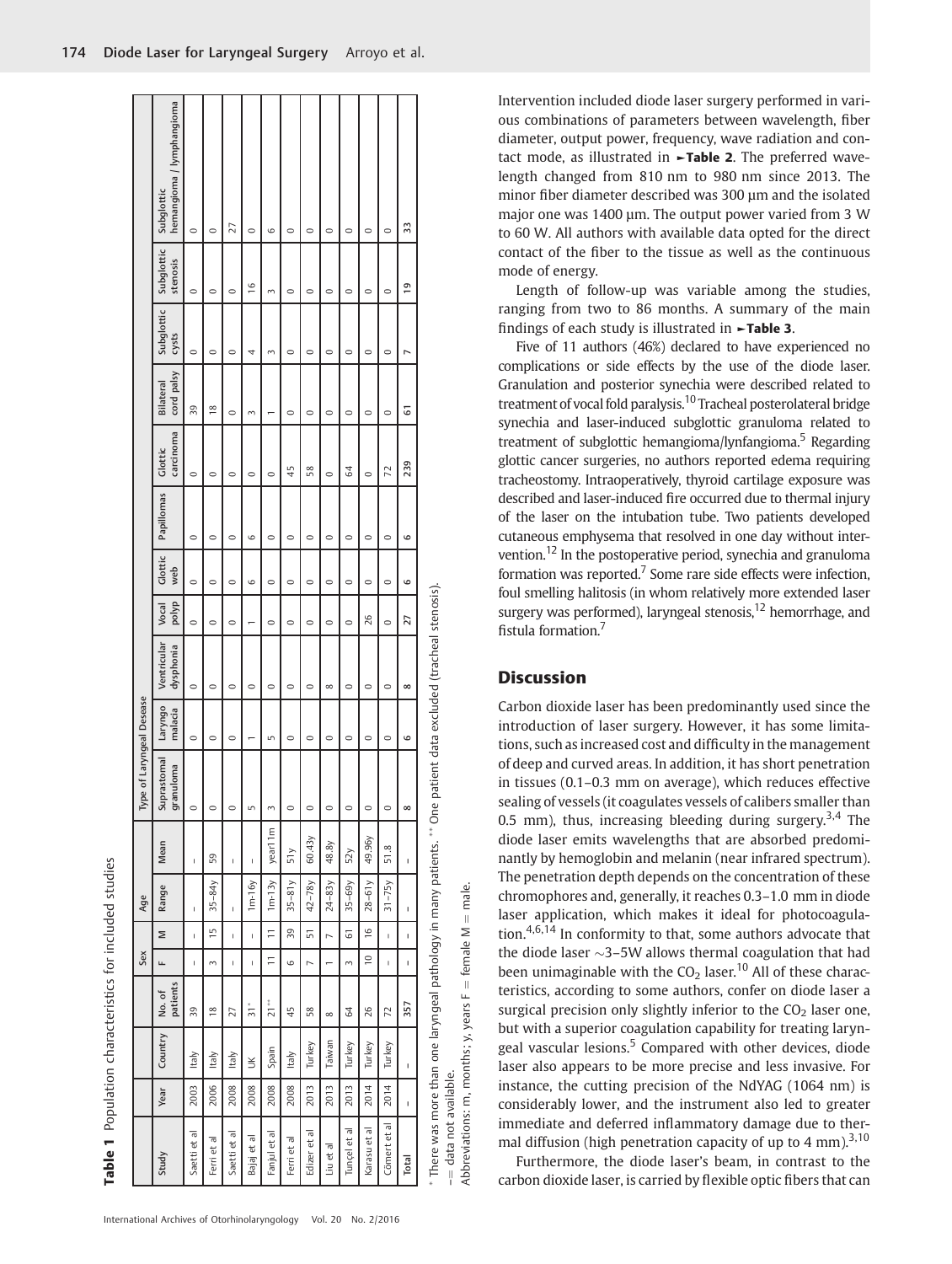|              |      |                    | <b>Parameters</b>  |                                       |                       |                          |                                          |                          |
|--------------|------|--------------------|--------------------|---------------------------------------|-----------------------|--------------------------|------------------------------------------|--------------------------|
| Study        | Year | No. of<br>patients | Wavelength<br>(nm) | <b>Fiber</b><br>diameter<br>$(\mu m)$ | Output<br>power (W)   | Frequency<br>(Hz)        | Wave<br>Radiation                        | <b>Contact Mode</b>      |
| Saetti et al | 2003 | 39                 | 810                | $300 - 600$                           | 10                    | $\overline{\phantom{0}}$ |                                          | Direct contact           |
| Ferri et al  | 2006 | 18                 | 810                | 600                                   | 10 <sup>1</sup>       | $\overline{\phantom{0}}$ | Continuous                               | Direct contact           |
| Saetti et al | 2008 | 27                 | 810                | $300 - 600$                           | $5 - 8$               | $\overline{\phantom{0}}$ | Continuous/Low<br>frequency<br>pulsation | -                        |
| Bajaj et al  | 2008 | 31                 | 805                | 400                                   | $3 - 5$               | $\overline{\phantom{0}}$ | Continuous                               | Direct contact           |
| Fanjul et al | 2008 | 21                 | $820 + 20$         | $400 - 600$                           | $10 - 15$             | $\overline{\phantom{0}}$ |                                          | Direct contact           |
| Ferri et al  | 2008 | 45                 | 810                | 600-1000                              | $5 - 60$<br>(mean 30) | 60 Hz                    | Continuous                               | Direct contact           |
| Edizer et al | 2013 | 58                 |                    |                                       | $6 - 12$              |                          | Continuous                               | $\overline{\phantom{0}}$ |
| Liu et al    | 2013 | 8                  | 810                | 1400                                  | max 5                 | $\overline{\phantom{0}}$ | Continuous                               | -                        |
| Tunçel et al | 2013 | 64                 | 980                | 400                                   | $4 - 9$               |                          | Continuous                               | Direct contact           |
| Karasu et al | 2014 | 26                 | 980                | 400                                   | $3 - 5$               | $\overline{\phantom{0}}$ | Continuous                               | Direct contact           |
| Cömert et al | 2014 | 72                 | 980                | 400                                   | $4 - 9$               | $\overline{\phantom{0}}$ | Continuous                               | Direct contact           |

Table 2 Intervention treatment - parameters of diode laser in larynx

 $=$  data not available.

be coupled with telescopes permitting access to sites that are difficult to explore with other techniques, such as the subglottic region.<sup>5</sup> Recently, a CO<sub>2</sub> laser beam delivered through a flexible hollow tube has become available that delivers the beam close to the target.<sup>15</sup> However, the use of diode laser by contact (or extremely close distance) makes it much safer than other laser sources by avoiding damage due to "beam scape" in an open field.<sup>5</sup>

As this review shows, the diode laser can be a useful tool for treatment of different laryngeal pathologies, such as suprastomal granuloma, laryngomalacia, ventricular dysphonia, vocal polyp, glottic web, papilloma, glottic carcinoma, bilateral cord palsy, subglottic cyst, subglottic stenosis, subglottic hemangioma and lymphangioma. In this sense, the laser parameters must be set depending on the goal (vaporization, section or coagulation) and the clinical problem.

With respect to output power, diameter of fiber and wavelength, the articles selected in this review presented different arrangements for diode laser. This reveals the lack of standardization in setting the best parameters of diode laser for laryngeal surgery. Although these parameters may influence collateral tissue damage, the studies are difficult to compare, based on the following concepts of laser's physics. Power, given in watts (W), measures the rate that the laser beam transmits. Beam energy, measured in joules (J), can be found by multiplying the power (W) by exposure time (in seconds). Power density, also called irradiance or spot brightness, determines the rate at which tissue is removed at the surgical site, measured in units of watts per square centimeter (W/cm2). Fluence is a key parameter once it combines previously mentioned parameters of power density and dosage, and is measured in units of joules per square centimeter (J/cm2). It is important to understand this to provide minimal damage to tissues adjacent to the incision site, as using a higher pulse power for a shorter period of time results in less tissue damage than using lower power for a longer period of time. Tissue damage is dependent upon the tissue absorption coefficient, the wavelength of the laser, power density, and the length of time over which the energy is delivered, which is largely technique dependent.<sup>16</sup> These data were not provided by any of the included studies.

An additional property that can affect the severity of tissue damage is thermal relaxation time, the time required for tissue to lose 50% of its heat through diffusion.<sup>17</sup> One can decrease tissue damage by allowing heated tissue to cool during a procedure. However, it could be accomplished through the use of a pulsed laser, spacing out laser impact, even for a continuous incision, that decreases thermal damage by allowing time for the tissue to cool between impacts.<sup>16</sup> In contrast, the authors of studies included in this review opted for the continuous wave radiation, some followed by manual tissue cooling.

Special attention must be given to laser surgery for the treatment of glottic cancer, once it can be more cost-effective than 'cold surgery' when managing laryngeal tumors, as they allow briefer hospital stays and shorter wound recovery periods.<sup>18</sup> The  $CO<sub>2</sub>$  laser surgery was presented as one of the most accepted treatment options of early glottic carcinoma due to its high local control rates, low morbidity, and good postoperative voice quality.<sup>19</sup> However, if the surgeon has difficulty in managing laryngeal anterior commissure tumors, he or she is encouraged by some authors to avoid  $CO<sub>2</sub>$  laser microsurgery. Alternatively, the 810 nm diode laser has been recently used for the treatment of glottic tumors and may allow better exposure and resection of tumors in the anterior commissure. The first to establish long-term results for glottic cancer treatment were Ferri et al, in 2008. However, it seems that diode laser has not been well accepted worldwide for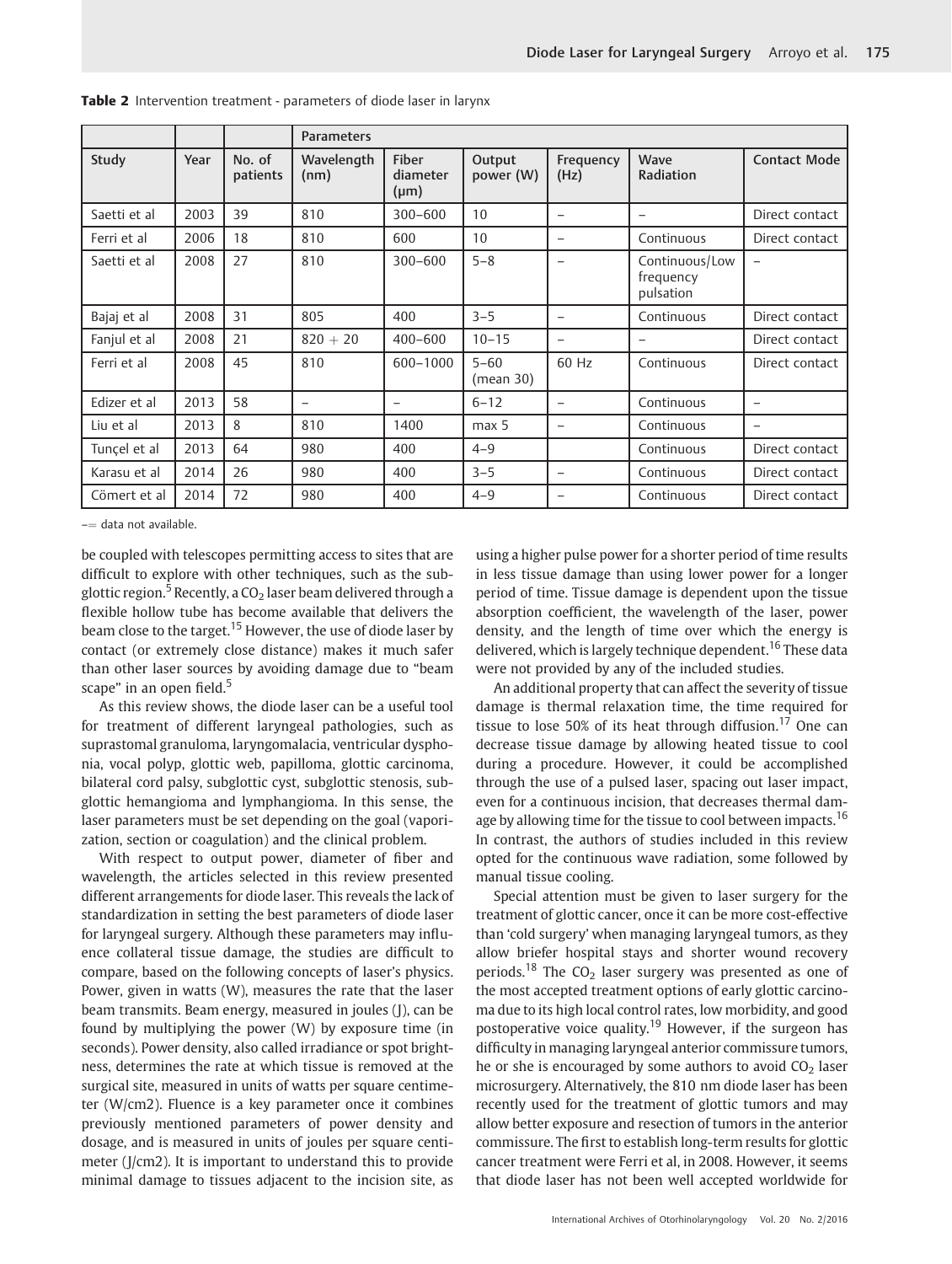Table 3 Main outcome findings

| Study        | Year | Follow-up<br>Range<br>(Mean) | Type of laryngeal<br>disease                                            | Main outcome findings                                                                                                                                                                                                                                                                                                                                                                                                                                                                                                                                                    | Complications                                                                                                                                                                                                                                                                                         |
|--------------|------|------------------------------|-------------------------------------------------------------------------|--------------------------------------------------------------------------------------------------------------------------------------------------------------------------------------------------------------------------------------------------------------------------------------------------------------------------------------------------------------------------------------------------------------------------------------------------------------------------------------------------------------------------------------------------------------------------|-------------------------------------------------------------------------------------------------------------------------------------------------------------------------------------------------------------------------------------------------------------------------------------------------------|
| Saetti et al | 2003 | (6m)                         | bilateral vocal cord<br>palsy                                           | Good (no exertional dyspnea after<br>physical effort), sufficient<br>(no resting dyspnea and normal<br>everyday activity) results, and<br>decanulation of previously<br>tracheotomised patients were<br>obtained from all patients after<br>one or two procedures.                                                                                                                                                                                                                                                                                                       | No significant intraoperative<br>complications occurred. The<br>only complications observed,<br>in the post-operative period,<br>were 3 cases of granulation,<br>which was removed on an<br>outpatient basis, and 1 case of<br>posterior synechia that<br>required no further treatment.              |
| Ferri et al  | 2006 | (20m)                        | bilateral vocal cord<br>palsy                                           | The improvement in respiratory<br>function was evident already<br>between the first hours, stabilizing<br>on the first week. By the second<br>day, all patients could eat without<br>aspiration. The nine patients with<br>tracheostomy cannula previous<br>from the endoscopic surgery were<br>decannulated in a maximum of<br>sixty days after surgery.                                                                                                                                                                                                                | None                                                                                                                                                                                                                                                                                                  |
| Saetti et al | 2008 | $\equiv$                     | Subglottic heman-<br>gioma /<br>lymphangioma                            | Diode laser was the primary treat-<br>ment in 22 patients, showing a<br>success rate of 95% (21 of 22). One<br>children experienced a recurrence<br>of stridor after systemic steroids<br>therapy and required diode laser<br>vaporization. The same secondary<br>laser treatment was used in 2 cases<br>in which a progression of the tumor<br>with worsening of respiratory<br>symptoms was recorded notwith-<br>standing steroid treatment. Other<br>2 patients that underwent intrale-<br>sional corticosteroid injection<br>underwent secondary laser<br>treatment. | No early complications (intra-<br>operative or postoperative<br>bleeding). One tracheal<br>posterolateral bridge synechia<br>(resolved after treatment with<br>a diode laser section); and one<br>laser-induced subglottic<br>granuloma - successfully<br>removed by means of<br>videoscopic forceps. |
| Bajaj ey al  | 2008 | $6m - 3y$                    | Mainly subglottic<br>stenosis, but<br>included various<br>(8) diagnosis | 19/31 (61.3%) patients have been<br>cured of their initial pathologies<br>and were not under further review.<br>Another 9/31 (29.0%) had to<br>undergo different operations. The<br>remaining 3/31 (9.6%) (all three<br>recurrent respiratory papillomato-<br>sis) are undergoing repeated laser<br>and other adjuvant treatments.                                                                                                                                                                                                                                       | None                                                                                                                                                                                                                                                                                                  |
| Fanjul et al | 2008 |                              | Various (5)<br>diagnosis                                                | The saccular lesions, mucous<br>membranes, granulomas and<br>arytenoid abnormalities resolved<br>by the exclusive application of laser<br>(78.6% with a single procedure). In<br>other situations, such as vascular<br>anomalies (hemangiomas and<br>lymphangiomas) and subglottic<br>stenosis, we have pointed to other<br>treatments (surgical and medical in<br>87.5% and 12.5% respectively) for<br>resolution.                                                                                                                                                      | None                                                                                                                                                                                                                                                                                                  |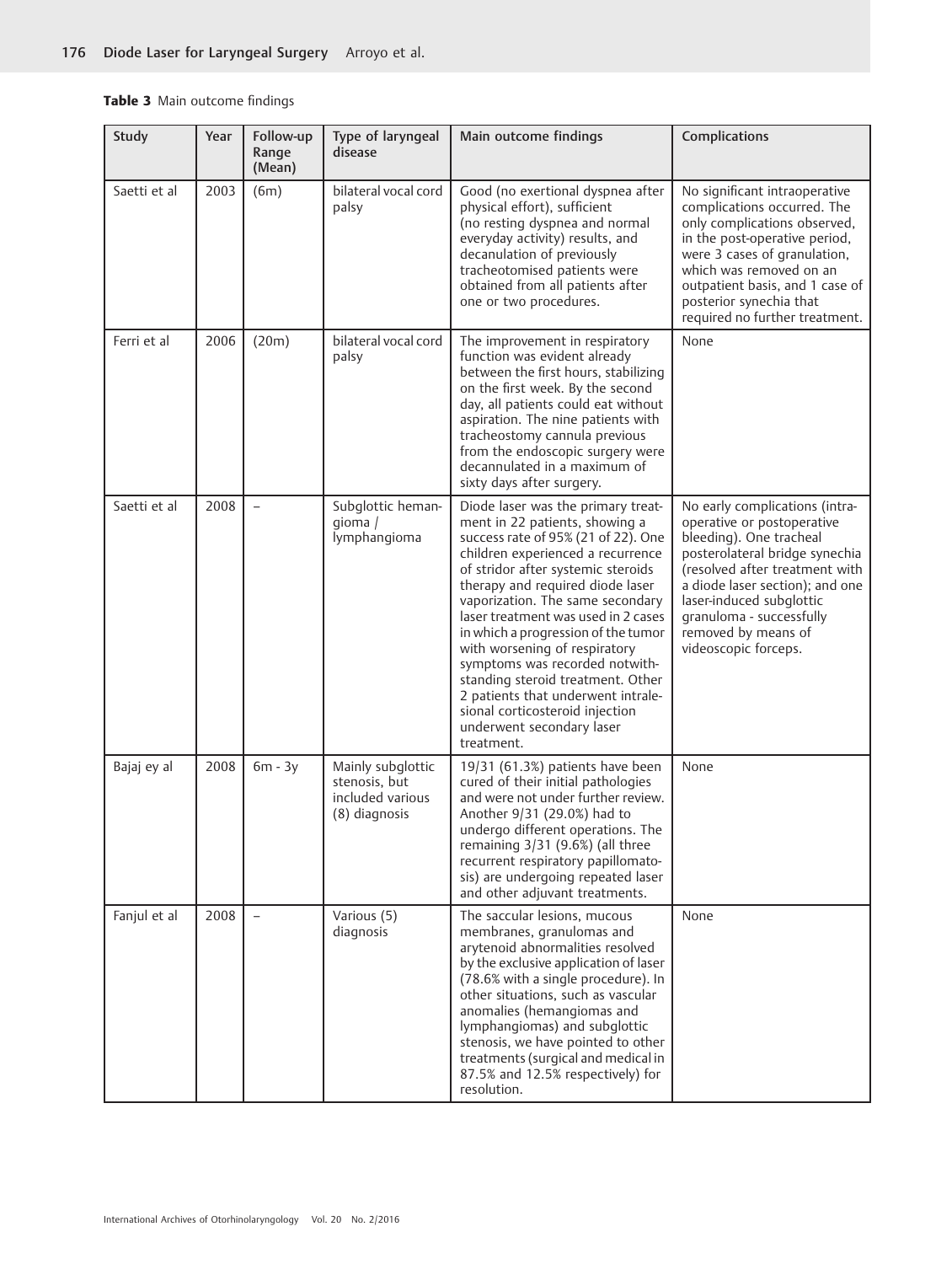#### Table 3 (Continued)

| Study        | Year | Follow-up<br>Range<br>(Mean) | Type of laryngeal<br>disease | Main outcome findings                                                                                                                                                                                                                                                                                                                                                                                    | Complications                                                                                                                                                                                                                                                                                                                                                                                                                                                                                                  |
|--------------|------|------------------------------|------------------------------|----------------------------------------------------------------------------------------------------------------------------------------------------------------------------------------------------------------------------------------------------------------------------------------------------------------------------------------------------------------------------------------------------------|----------------------------------------------------------------------------------------------------------------------------------------------------------------------------------------------------------------------------------------------------------------------------------------------------------------------------------------------------------------------------------------------------------------------------------------------------------------------------------------------------------------|
| Ferri et al  | 2008 | 24-86m<br>(36m)              | Glottic carcinoma            | There were 5 recurrences (11.1%):<br>4 local (8.9%), in which 3 were<br>salvaged, and 1 (2.2%) regional<br>(N2a). Three patients (6.7%)<br>developed second primary cancers<br>on the opposite cord after a mean<br>of 18 months (range, 9-47<br>months) (1 was salvaged with total<br>laryngectomy, 1 with repeat laser<br>surgery and RT, 1 with partial<br>laryngectomy with open surgery).           | No major complications were<br>observed. The development of<br>small granulomas was uncom-<br>mon (6.6%) and they usually<br>resorbed within a few weeks<br>without any further surgery.                                                                                                                                                                                                                                                                                                                       |
| Edizer et al | 2013 | 24-48m<br>(35.3m)            | Glottic carcinoma            | The involvement of the anterior-<br>commissure was present in 13<br>(22%) of the patients. During the<br>follow-up period, in 8 of these<br>patients, granulation tissue or<br>synechia developed at the anterior<br>part of the larynx. Local recurrence<br>was encountered in 5 (8%) patients<br>(1 case with T1a, 3 with T2 and one<br>patient with T3 primary tumor at<br>the initial presentation). | Thyroid cartilage exposure in 1<br>patient. Intraoperative laser-<br>induced fire occurred due to<br>thermal injury of the laser on<br>the intubation tube in 1<br>patient. Two patients devel-<br>oped cutaneous emphysema<br>which resolved in one day<br>without intervention. In the<br>postoperative period, infection<br>and foul smelling halitosis<br>developed in 5 patients in<br>whom relatively more extend-<br>ed laser surgery was per-<br>formed. Laryngeal stenosis was<br>seen in 2 patients. |
| Liu et al    | 2013 | $13 - 58$ m<br>(40.8m)       | Ventricular<br>dysphonia     | No neo-growth of false folds was<br>noted. (OBS: the role of diode laser<br>was not improving the vocal quality<br>but offering better visualization of<br>true vocal behavior).                                                                                                                                                                                                                         | None                                                                                                                                                                                                                                                                                                                                                                                                                                                                                                           |
| Tunçel et al | 2013 | $15 - 32m$<br>(20.4m)        | Glottic carcinoma            | Local control and larynx preserva-<br>tion rates were 93.8% and 100%,<br>respectively. There were 4 recur-<br>rences (6.2%), all within the first<br>15 months after treatment (range,<br>10-15 months).                                                                                                                                                                                                 | Fistula formation (1.5%), hem-<br>orrhage (1.5%), and massive<br>recurrent granuloma forma-<br>tion (1.5%) were the main<br>complications. Minor compli-<br>cations, including synechia and<br>granuloma, were seen in 20.2%<br>of the patients. Four (6.2%)<br>patients had synechia, and 25%<br>of these patients needed<br>surgical treatment. Nine (14%)<br>patients had mild granuloma<br>formation. Almost all compli-<br>cations were related to anteri-<br>or commissure surgery.                      |
| Karasu et al | 2014 | 2m                           | Vocal polyp                  | Postoperatively, in terms of voice<br>handicap index and voice analyses,<br>no statistically significant differen-<br>ces were found between the diode<br>laser group and cold knife group<br>and both improved significantly<br>from baseline measurement<br>(p < 0.001)                                                                                                                                | None                                                                                                                                                                                                                                                                                                                                                                                                                                                                                                           |
| Cömert et al | 2014 | $12 - 37m$<br>(29.3m)        | Glottic carcinoma            | Initial control of the primary lesions<br>was achieved in 97.4% ( $n = 38$ ) for<br>T1 and 87.8% ( $n = 29$ ) for T2<br>patients.                                                                                                                                                                                                                                                                        | 5 patients (6.9%) developed a<br>locoregional recurrence.                                                                                                                                                                                                                                                                                                                                                                                                                                                      |

Abbreviations: m, months; y, years.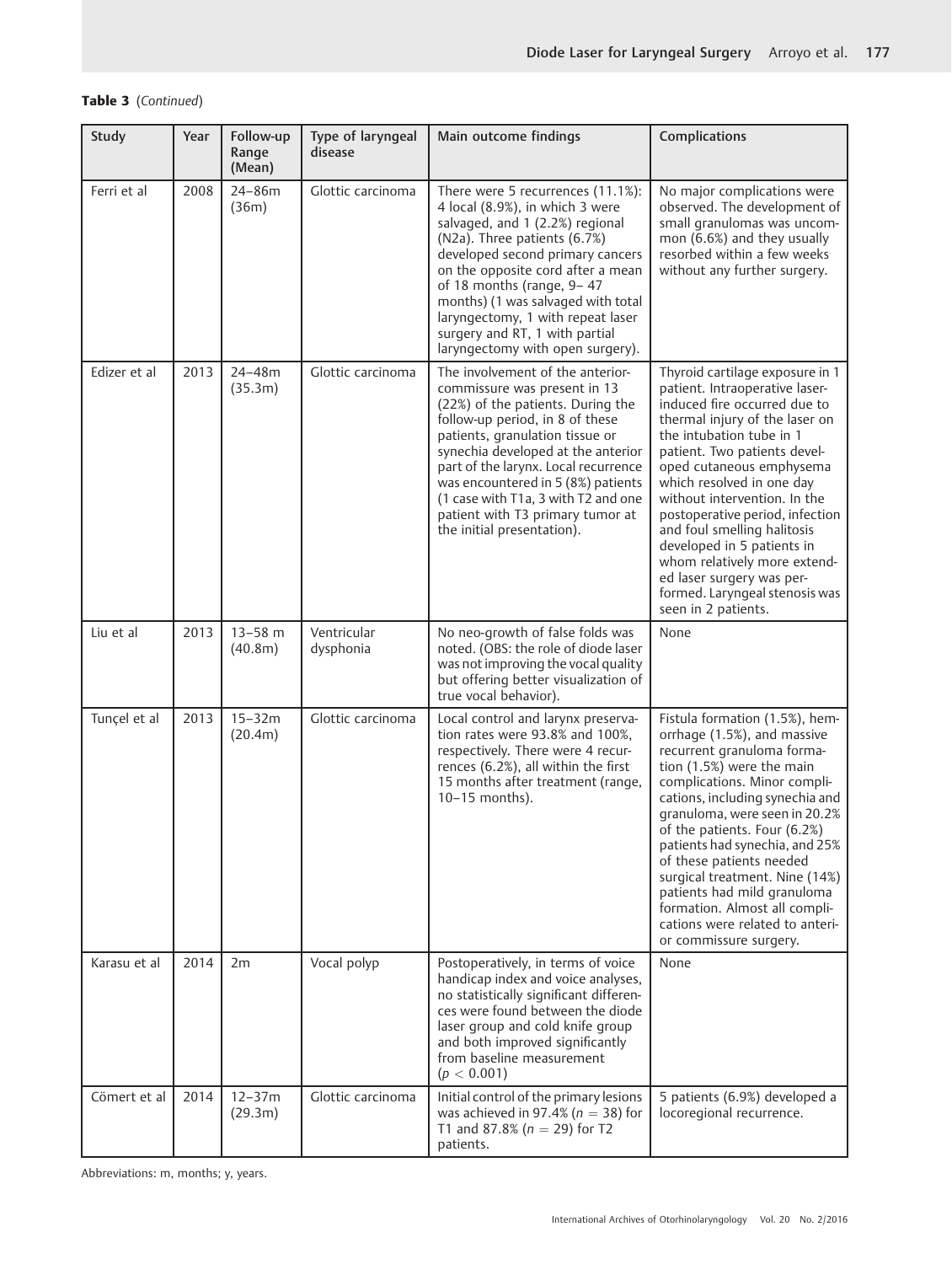laryngeal surgery, as our review shows a gap of publications between 2008 and 2013. According to that, we speculate that most institutions continued using the  $CO<sub>2</sub>$  laser, due to doctors' familiarity with its use, capabilities, and limitations. $9,16$  On the other hand, the 980 nm diode laser is a new technology, and has been reported for the treatment of early glottic tumors and vocal fold polyps since  $2013^{7-9}$  The main difference between these two diode laser wavelengths is their distinct absorption by the vocal fold, as the 980 nm is slightly more absorbed by water than the 810 nm one. The three studies that used the 980 nm diode laser were among those with a better design in our review. Two referred to controlled trials<sup>8,9</sup> and the other was an uncontrolled trial.<sup>7</sup> These studies showed good efficacy results and low rates of major complications.

Concerning functional outcomes, as measured by the voice handicap index (VHI), Karasu et al showed good results of 980 nm diode laser in treating vocal fold polyps.<sup>8</sup> A comparison between diode and  $CO<sub>2</sub>$  laser could be quite useful to

highlight the differences and compare the results, especially the functional ones. The ideal comparison to assess both types of lasers would involve a randomized clinical trial with these two techniques, which is nonexistent in the literature. Even though the comparison of non-controlled studies of two different techniques can involve bias, in ►Table 4 we show some results of some authoritative works related to the use of CO2 laser for larynx surgery in the literature in similar conditions to those with diode laser on our review, so that the reader can grossly compare with  $\blacktriangleright$ Table 3.<sup>17,20–23</sup>

Regarding safety issues, five authors reported no complications or side effects by the use of the diode laser, but none of these studies was related to glottic cancer or extensive procedures. The major complications were related to more extensive surgeries and with anterior commissure involvement.<sup>7</sup> Possibly the most feared complication is the endotracheal tube airway fire, which can be catastrophic or even fatal.<sup>24</sup> To avoid that, some authors use reinforced tubes for laser surgery<sup>6</sup> while others described the tube being inflated

| Table 4 Results of comparable studies of CO <sub>2</sub> laser in larynx surgery |  |
|----------------------------------------------------------------------------------|--|
|----------------------------------------------------------------------------------|--|

| Study /<br>Country          | Year | Follow-up<br>Range<br>(Mean) | Type of<br>laryngeal<br>disease      | No. of<br>patients | Main outcome findings                                                                                                                                                                                                                                                                                                                | Complications                                                                                                                                                                                                                                                                                                                                                                                                                                                                                                             |
|-----------------------------|------|------------------------------|--------------------------------------|--------------------|--------------------------------------------------------------------------------------------------------------------------------------------------------------------------------------------------------------------------------------------------------------------------------------------------------------------------------------|---------------------------------------------------------------------------------------------------------------------------------------------------------------------------------------------------------------------------------------------------------------------------------------------------------------------------------------------------------------------------------------------------------------------------------------------------------------------------------------------------------------------------|
| Bajaj et al /<br>UK         | 2009 | 3m-4y (28m)                  | <b>Bilateral vocal</b><br>cord palsy | $\mathsf{q}$       | None of the patients required post-<br>operative tracheostomy, and all<br>three patients with a previous<br>tracheostomy were successfully<br>decannulated within one month of<br>their operation.                                                                                                                                   | There was a single complication in this<br>study group, in a patient who developed<br>breathing difficulty 48 hours after the<br>procedure and had to be readmitted. He<br>improved with antibiotics and steroids,<br>and was observed for any worsening of<br>dyspnea for six days in hospital.                                                                                                                                                                                                                          |
| Özdemir et al /<br>Turkey   | 2013 | $4 - 120m$<br>(40m)          | Bilateral vocal<br>cord palsy        | 66                 | For 58 patients (88%), airway<br>restoration was maintained by per-<br>forming a successful 1-step surgical<br>procedure, 7 patients (11%) had<br>vocal edema in the postoperative<br>hospitalization period. Medical<br>treatment with oral corticosteroids<br>corrected edema in 3 patients.                                       | Tracheotomy was performed on 4 (6%)<br>patients postoperatively because of dys-<br>pnea caused by vocal edema; 12 patients<br>(18%) required a second operation,<br>including the 4 who underwent<br>postoperative tracheotomies. Four<br>patients (6%) required a revision proce-<br>dure because of shortness of breath<br>caused by granulomas on the operated-<br>on side. In addition, 4 patients (6%)<br>underwent contralateral posterior<br>cordotomy because of an insufficient<br>airway in a second operation. |
| Bitar et al /<br><b>USA</b> | 2005 | $12 - 69m$<br>(33m)          | Subglottic<br>hemangioma             | 81                 | Thirty-six patients receiving CO <sub>2</sub><br>laser combined with systemic<br>corticosteroids had 80.6% success<br>rate.                                                                                                                                                                                                          | Complications in all patients receiving<br>CO <sub>2</sub> laser included subglottic stenosis<br>(5.5%), web formation, pneumothorax,<br>and interarytenoid scarring. Used on 58<br>tracheotomized patients, the CO <sub>2</sub> laser<br>resulted in a decrease in the mean<br>cannulation duration from 21 to 7.3<br>months.                                                                                                                                                                                            |
| Canis et al /<br>Germany    | 2015 | $0.03 - 236.3m$<br>(78.2m)   | Glottic cancer                       | 404                | Recurrence developed in 56<br>patients (14.4%). Site of recurrence<br>was local in 50 patients and<br>locoregional in 6 patients. Nineteen<br>patients experienced a second and 7<br>patients a third recurrence. A total<br>laryngectomy was required in 11<br>patients for salvage after primary<br>laser microsurgical resection. | The overall complication rate was 1%<br>(4 of 404) and included airway obstruc-<br>tion in 2 patients (0.5%), which were<br>successfully treated with corticosteroids<br>and postoperative bleeding that required<br>microlaryngoscopical electrocoagula-<br>tion in 2 patients (0.5%). Sixty-six<br>patients (15.1%) underwent a second<br>microlaryngoscopy for removal of gran-<br>ulation tissue. No patient needed a<br>tracheostomy or nasogastric feeding<br>tube.                                                 |
| Benninger /<br><b>USA</b>   | 2000 | $5 - 12 w$                   | Benign lesions                       | 37                 | Significant improvements in video-<br>stroboscopic parameters were<br>found over time.                                                                                                                                                                                                                                               | None                                                                                                                                                                                                                                                                                                                                                                                                                                                                                                                      |

Abbreviations: m, months; y, years.